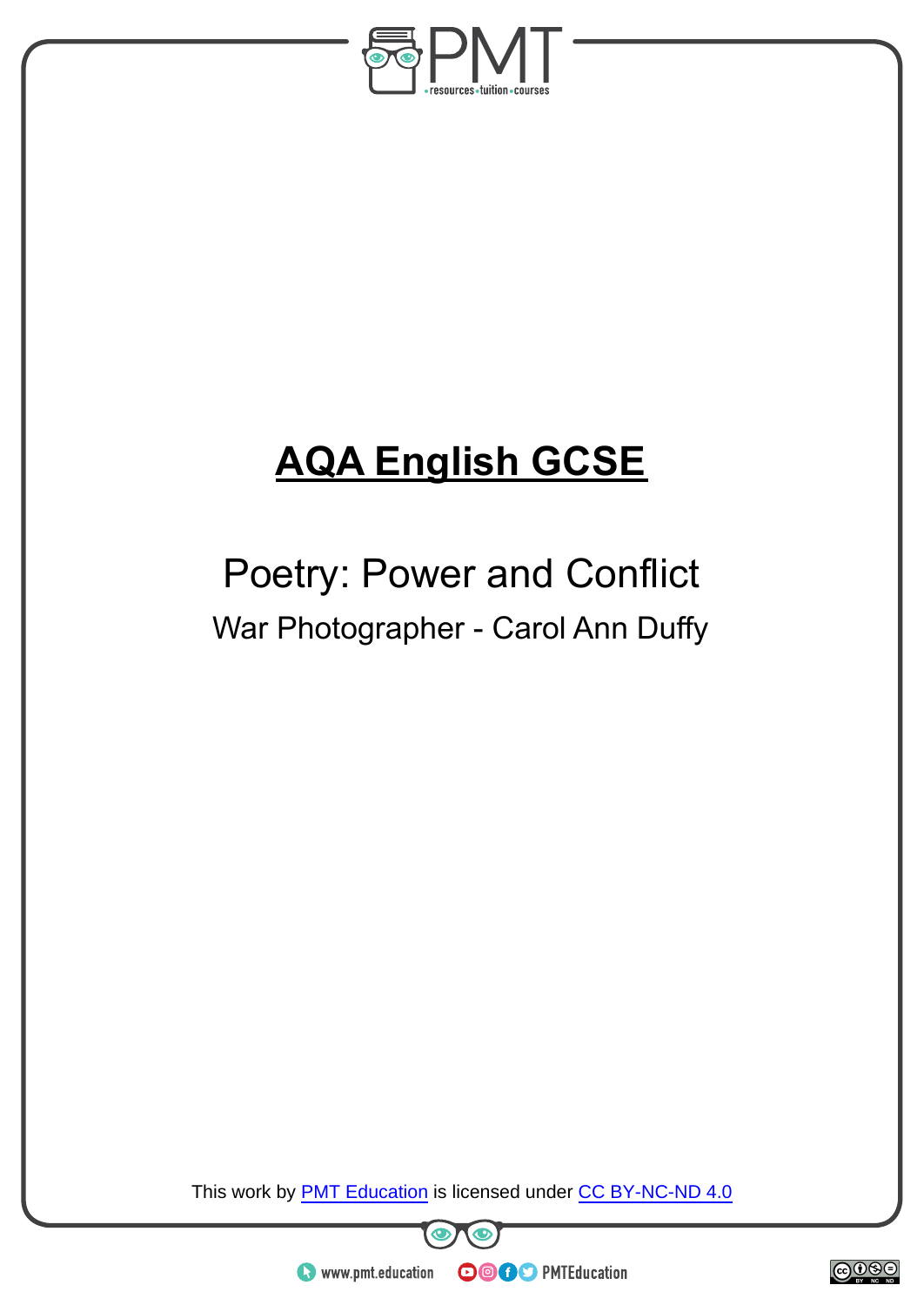

## **WAR PHOTOGRAPHER**

Carol Ann Duffy

## **Brief Summary**

A war photographer contemplates his job whilst developing their photos. He realises that the public does not care about the issues they are trying to shed light on.

## **Synopsis**

- A man is alone in a darkroom. The mood is calm but sombre.
- Places that are experiencing conflict are listed.
- The man is revealed to be developing his photos.
- He is relieved to be in England away from the threat of violence.
- The photographer sees his photos come into focus and remembers the suffering of his subjects. He expresses a sense of vocation.
- He realises that the photo will only affect the reader momentarily.

#### **Summary**

Context - Alludes to the picture taken of a girl running from a napalm attack in the Vietnam war // this picture led to protests to end the war.

Structure - Cyclic structure shows the futility of the photographer's attempt to make a change. Language - Darkness // suffering // internal conflict.

Key Points - Photographer has a sense of duty they feel they are not fulfilling // they know that the public will not care enough or make a change.

● The setting changes from his darkroom to an aeroplane. He stares *"impassively"* out the window reflecting on the indifference of the English people.

## **Context**

#### **Carol Ann Duffy (1955-)**

Duffy was the UK's **Poet Laureate** from 2009 to 2019. She is friends with two famous war photographers hence why she is interested in the difficulties and responsibilities posed by their role.

#### **War photographer**

The poem was published in 1985, ten years after the end of the Vietnam war. A contemporary reader would be aware that the line *"running children in a nightmare heat"* is a reference to a famous photo of a girl in a napalm attack. That photo did however, have a large impact on the public who protested and campaigned against the war. This contrasts with society today in which war photography is largely ignored.

**OOOO** PMTEducation

www.pmt.education

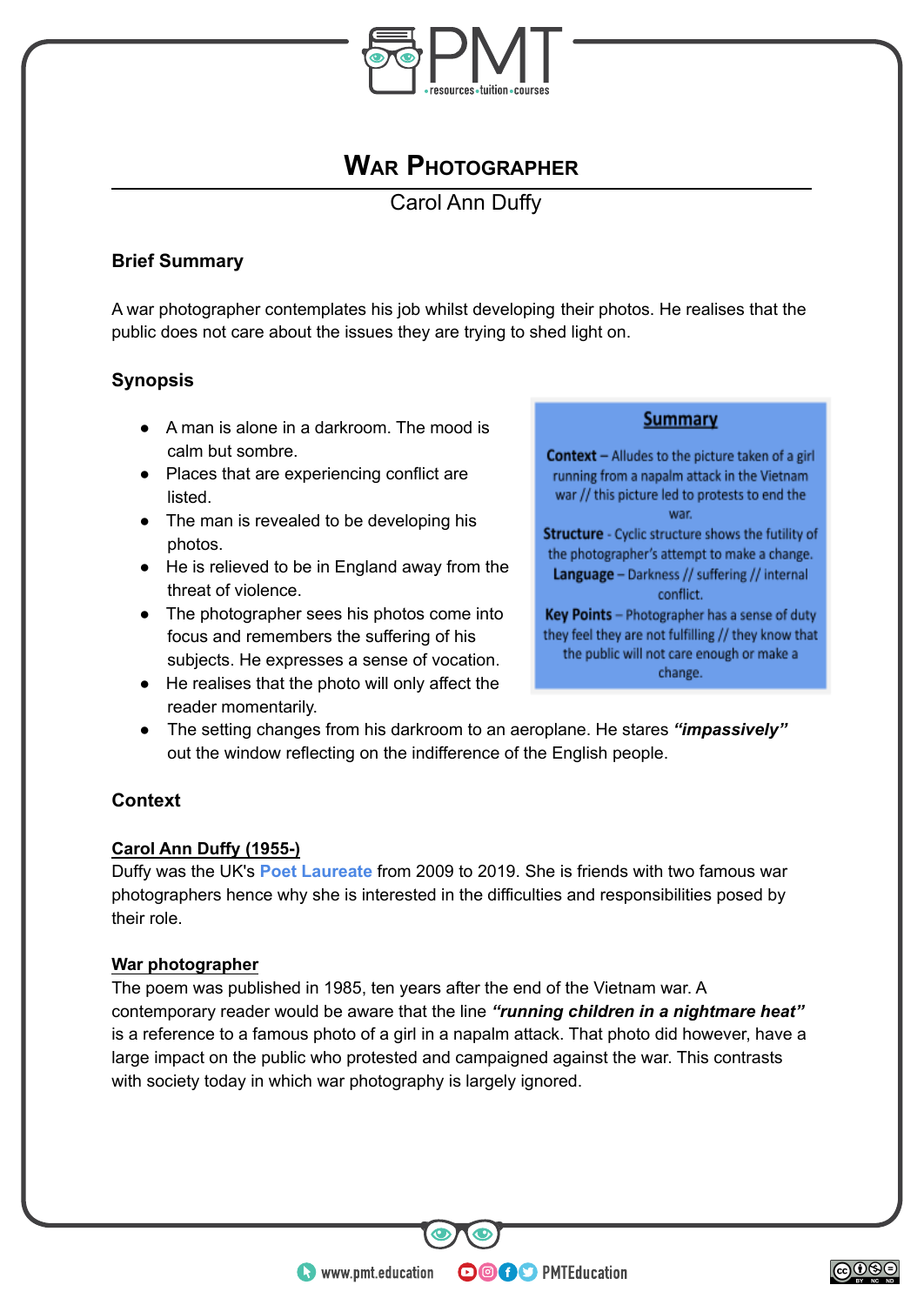

## **War Photographer**

*This setting of the darkroom creates a foreboding atmosphere.*

*Here the poet references various conflicts: the Troubles in Ireland, the Siege of Beirut (part of the Lebanese Civil War), and the Cambodian Civil War.*

*Sibilance is used here to develop the harsh atmosphere.*

*He has business to complete. This is reinforced by the businesslike tone created by the monosyllables and the short sentence.*

*In 'rural England' problems are trivial and a sunny day can make it all better. This contrasts with the wartorn settings he has been in, where pain, both emotional and physical, is devastating.*

#### *The man is a*

*'half-formed ghost' in that his image has not yet fully appeared on the photo paper. The phrase also alludes to the fact that he has died.*

*He is aware that his presence and camera might seem intrusive but believes it is important to document conflict.*

*The agonies of war are curated for the Sunday .supplementary papers. This seems distasteful.*

*The use of alliteration emphasises the readers' frivolous nature. The singsong rhyme 'beers' and 'tears' also suggests this.*

*While the readers are seemingly moved to tears, these seem disingenuous to photographer; he later states 'They do not care'.*

In his darkroom he is finally alone with spools of suffering set out in ordered rows. The only light is red and softly glows, as though this were a church and he a priest preparing to intone a Mass. Belfast. Beirut. Phnom Penh. All flesh is grass.

He has a job to do. Solutions slop in trays beneath his hands, which did not tremble then though seem to now. Rural England. Home again to ordinary pain which simple weather can dispel, to fields which don't explode beneath the feet of running children in a nightmare heat.

Something is happening. A stranger's features faintly start to twist before his eyes, a half-formed ghost. He remembers the cries of this man's wife, how he sought approval without words to do what someone must and how the blood stained into foreign dust.

A hundred agonies in black-and-white from which his editor will pick out five or six for Sunday's supplement. The reader's eyeballs prick with tears between the bath and pre-lunch beers. From the aeroplane he stares impassively at where he earns his living and they do not care.

**OOOO** PMTEducation

*This religious simile reveals that he is aware of the impact that his photos have on the public. There is also a parallel between the job of a priest and the job of a war photographer: both are exposed to death and suffering. The simile also suggests that his mood is sombre.*

*A phrase from the Old Testament, which is often interpreted as meaning that life is transitory (fleeting).*

*It seems that at the scene of the conflict he was calm but now he is agitated, perhaps because he will soon relive the conflict through the photos he is developing.*

*This line literally refers to the process of the photograph coming into focus in a developing tray but also gestures towards perhaps his dying agonies.*

*Auditory imagery is used here to develop the horrific image created.*

*The choice of the word 'eyeballs' instead of eyes suggest the act of crying after seeing the photos is almost mechanical, a reflex. It suggests they are not truly affected by the photos - it is only the physical process of secreting tears that they go through; they don't have a genuine,*

*non-superficial emotional response. 'Eyeballs' is also ugly, which reflects the ugliness of the reader's disingenuous response.*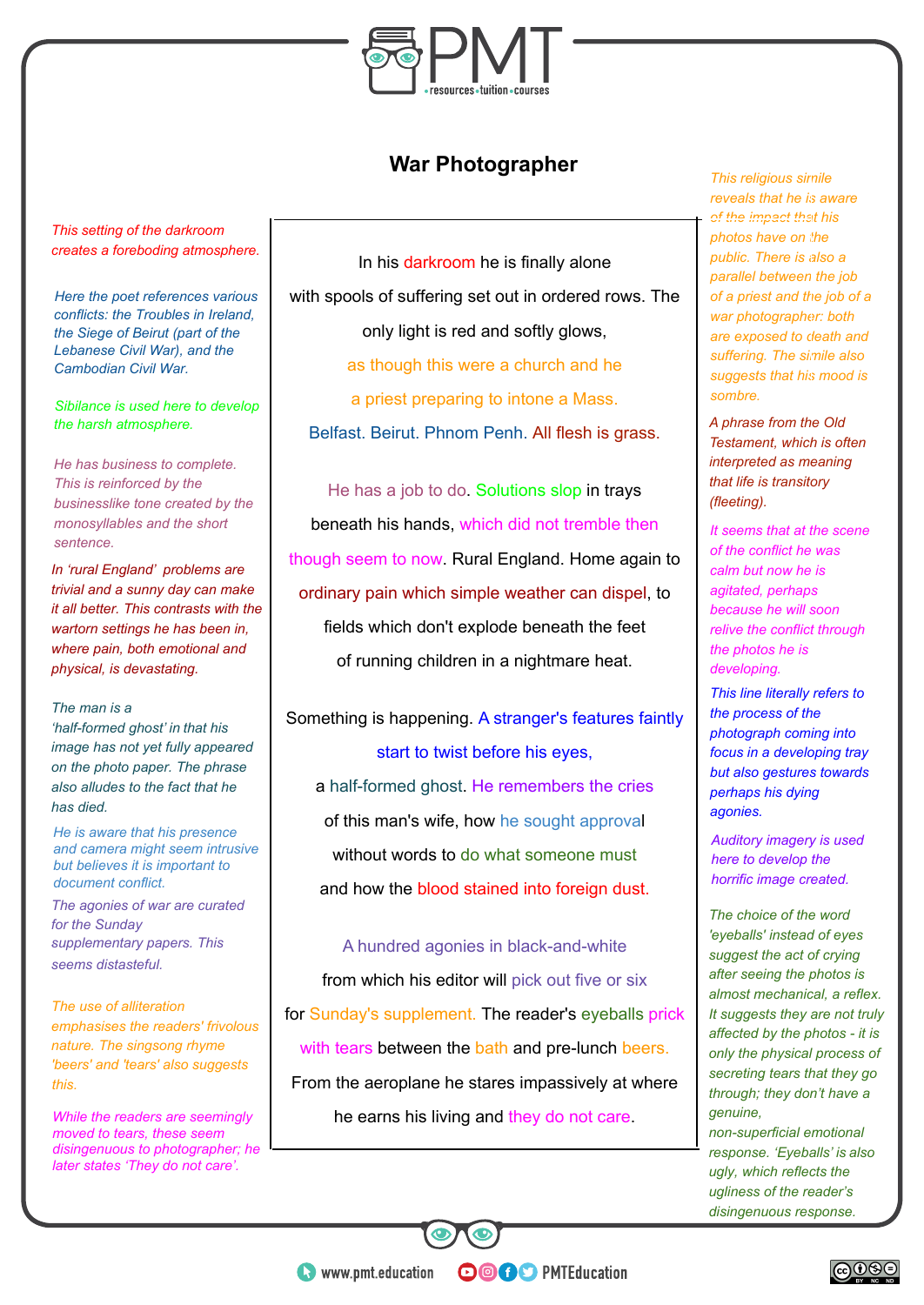

## **Perspective**

The poem is written in the **third person** despite it describing an emotionally fraught moment for the man. This reflects the feelings of detachment the photographer experiences at the scenes of conflict, which allow him to continue with his job. The speaker sets himself off from the British public by the use of the accusatory pronoun *"they"***.** He appears a solitary figure who is alienated from his fellow citizens.

## **Structure and form**

#### Rigid form

Duffy uses a tight form of **six lines per stanza** as well as a **constant ABBCDD rhyme scheme**. This rigidity of the form is at odds with the chaos caused by conflict and perhaps reflects the order of *"rural England"*. As this structure does not change throughout, it can be interpreted that war photographers lack the power to change anything as his work falls upon an unreceptive audience.

The structure also reflects the meticulous way in which the photographer works, as he places his photos into *"ordered rows"*. His sombre, careful ritual is perhaps his way of trying to maintain a sense of normality or attempting to control his thoughts, emotions and memories, which perhaps threaten to overwhelm him (his hands *"tremble"* in anticipation of what will be revealed and therefore relived).

#### Cyclic structure

The poem ends by describing the photographer returning to the warzone he came from on *"the aeroplane".* This **cyclical structure** creates a sense of futile repetition and continuation of past mistakes and acts as evidence that the photographer's work has not changed anything, leaving the listener with his realisation *"he stares impassively at where he earns his living and they do not care".* In this way, the poem ends on a defeated note. The photographer's sense of the readers' indifference (or superficial sentimentality) contrasts with the firm sense of vocation that he expresses earlier *"do what someone must*" and the religious simile in the first stanza that suggests his work is as important as a priest's.

#### **Language**

#### Internal conflict

The photographer seems to be struggling with reconciling his life in *"rural England"*. He is only capable of viewing *"rural England"* through the comparative lens of conflict as he notices that roads *"don't explode"* and there is no *"nightmare heat".* Rural England seems to be defined by its contrast to a conflict zone.

His struggle is further shown in the **simile** that compares him to *"a priest preparing to impart a mass* as if like a priest connecting humanity to God, the photographer is duty-bound to connect people at home to those suffering in a war. While the photographer

**OOOO** PMTEducation

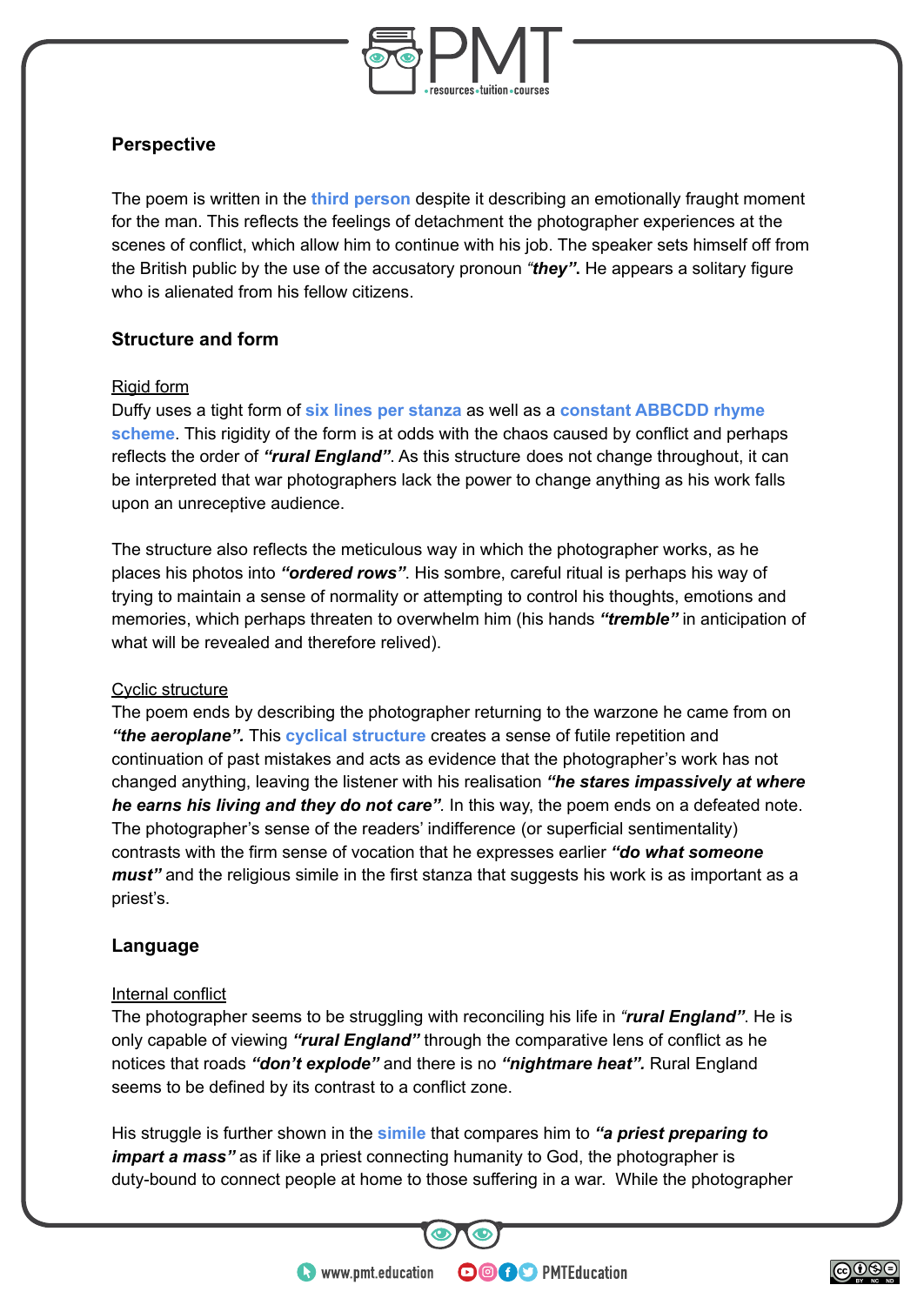

may feel relief at his distance from the *"hundred agonies"* of the conflict zones, he also feels alienated from and disgusted by the English people, who live frivolously *"baths and pre-lunch beers"* and are indifferent to the horrors taking place abroad, on *"foreign dust"*. Therefore, he can only stare *"impassively"* at the country that is presumably his homeland. His tone is also angry (*"they do not care"*). This emotion is further shown through the **collective pronoun** "*they"* which creates an **accusatory tone** which could **invoke feelings of guilt in the reader**.

## **Themes**

#### Response to conflict

The **sibilant alliteration** in *"solutions slop in trays"* highlights the phrase's significance. The literal meaning is that he is developing photos in a dark room. However, the implicit meaning is that he is trying to offer solutions to the conflicts that he witnesses by raising public awareness of them, an awareness that might in turn lead to the public putting pressure on their government to help end them.

The painful **connotations** of *"twist"* in *"a stranger's features…twist before his eyes"* shows the pain the images capture as well as the painful memories they induce in the photographer. His role allows him to preserve the memory of those who have died; which is reflected in the paradoxical **metaphor** *"half formed ghost".*

There is a **juxtaposition** throughout the poem between **lexis from the semantic field of violence and religious imagery** to suggest that people are not doing enough to prevent war. The photographer is compared to *"a priest preparing to impart mass"* which reminds the listener of the Christian value of peace but is in opposition to the descriptions of violence also featured in the poem. This implies that people are hypocritical because in theory they are against violence but are doing nothing to stop it when it is actually occurring.

#### Suffering

Duffy's use of **sibilance** in *"spools of suffering"* creates the impression of the true nature of war being hushed and quietened so people can continue with their everyday lives. By describing the photographer as having to *"pick out five or six"* photos, Duffy shows how the public will only want to see a few photos before the reality of the situation is to horrifying to continue viewing. This shows how people do not care about suffering that does not directly impact them as they can easily ignore it. The description of the dust as *"foreign"* creates a distinction between the two places that the people of England can easily make.

#### Impact on civilians

A **sinister tone** is established from the outset by starting with the photographer *"in his darkroom…finally alone"* as well as the violent connotations of the **colour imagery** in *"red and softly glows".* This could be interpreted to show how even in the solace of his darkroom, the photographer is not safe from the horrors he has witnessed. The solitude of the photographer depicted throughout the poem implies that he feels he is alone in dealing with the emotions he is feeling.

**OOOO** PMTEducation

www.pmt.education